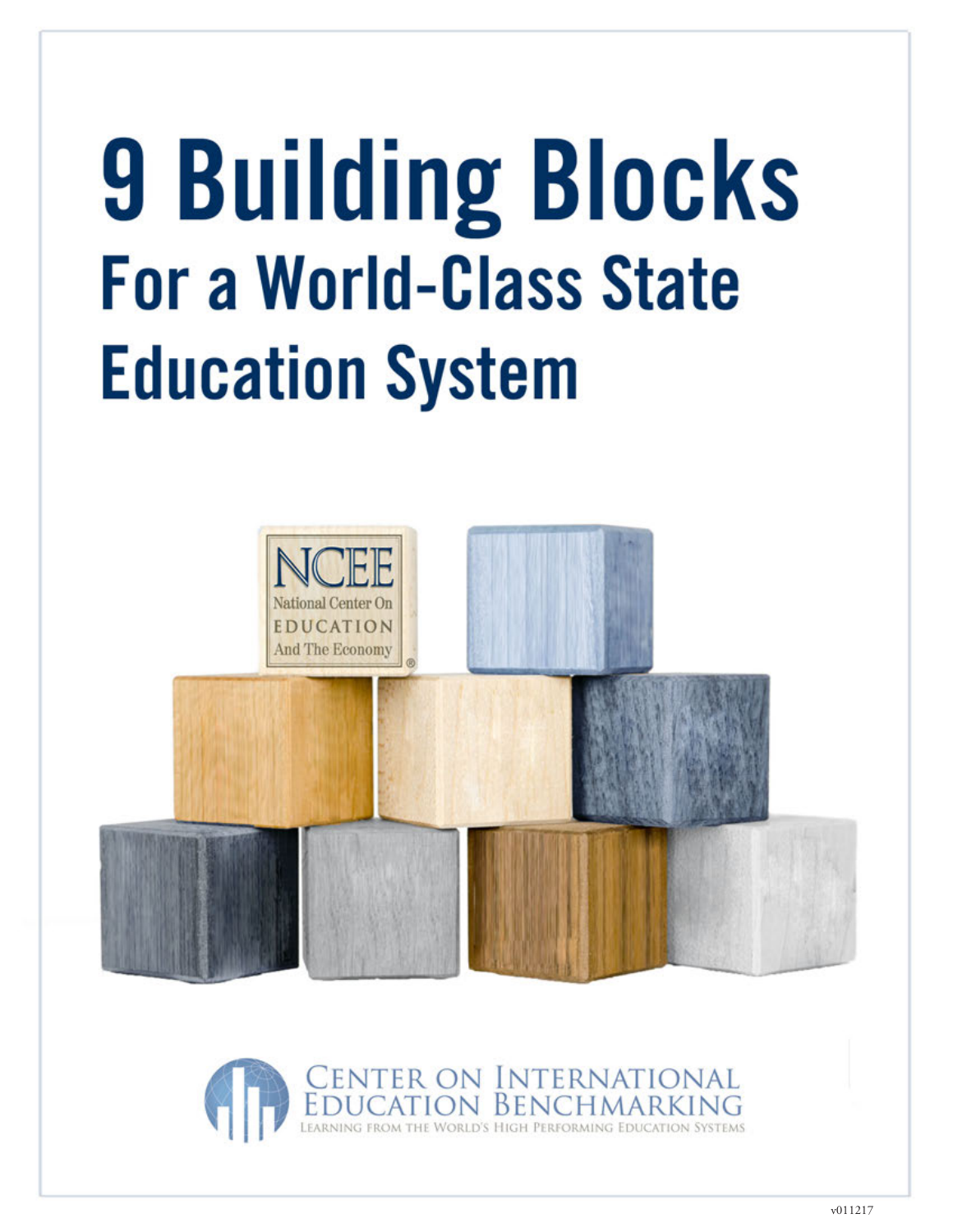This work may be cited as:

Marc Tucker, "9 Building Blocks for a World-Class Education System", (Washington, DC: National Center on Education and the Economy, 2016).

The National Center on Education and the Economy® was created in 1988 to analyze the implications of changes in the international economy for American education, formulate an agenda for American education based on that analysis and seek wherever possible to accomplish that agenda through policy change and development of the resources educators would need to carry it out. For more information visit www.ncee.org.

Copyright© 2016 by The National Center on Education and the Economy®. All rights reserved.

ISBN 978-3-29896-367-7

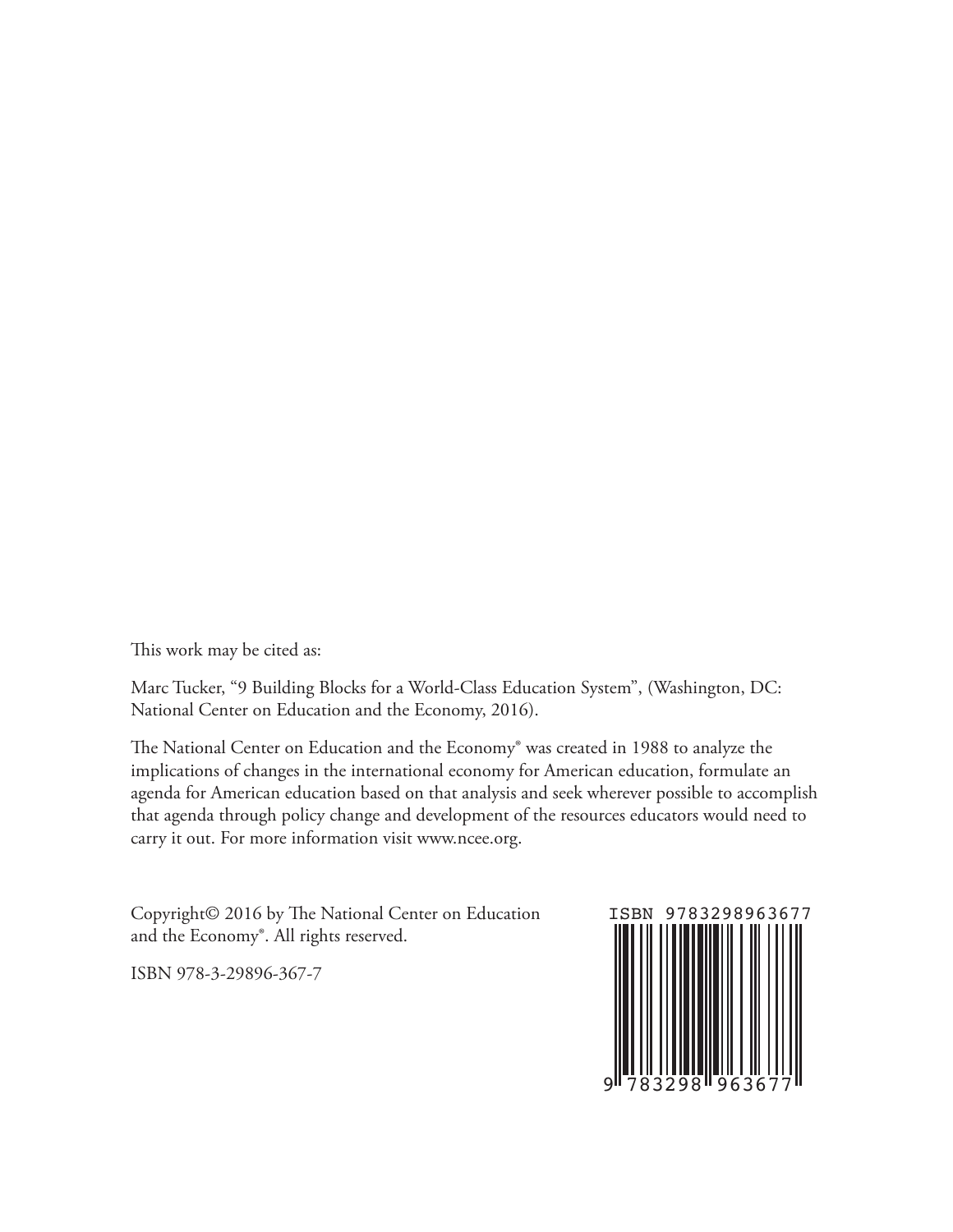## **Preface**

The *9 Building Blocks for a World-Class Education System* is a distillation of more than 25 years of research conducted on the world's best education systems by the National Center on Education and the Economy. Our goal in conducting this research was to identify the strategies those countries used to outperform the United States in the hope that American policymakers could use that research to improve the performance of our own system.

## **Our Process for Selecting Jurisdictions to Study**

When we began this work in 1989, we were looking for countries that significantly outperformed the United States on average student achievement, equity and efficiency, which is to say that we were looking for countries where average measured student achievement was exceptionally high; differences in results within schools, among schools and between average students and minority and low-income students were low; and taxpayers were getting good value for their money. Those metrics continue to define the system outcomes we look for.

When we started, there was very little good data on which to base our choice of countries. That changed for student performance in mathematics and science when the International Association for the Evaluation of Educational Achievement (IEA) first issued the Trends in International Mathematics and Science Study (TIMSS) report in 1995. However, since the Organisation for Economic Cooperation and Development (OECD) released the first Programme for International Student Assessment (PISA) study in 2000, we have used that data as the bases of our

selection of top performers for study. That is because PISA covers more of the highly industrialized countries to which the United States is usually compared, because PISA covers more subjects than TIMSS, and because PISA is designed to find out not just how students performed on a consensus curriculum, but how well they can apply what they have learned in school to the kinds of problems they will encounter in the workplace and elsewhere outside school.

Specifically, we focus our research on the changing set of very large jurisdictions (countries, states and provinces) that place among the top 10 on the PISA league tables. This is not because there is a statistically significant difference between the top ten and those that just missed the cut—that is not the case—but because we do not want to be accused of cherry-picking the top performers in the service of a predetermined agenda.

It is important to point out that most of the top-performing countries we have studied are often the size not of the United States, but of the average state within the United States. Our aim has been to provide research that individual states can use to match the performance of the best countries in the world.

## **A Focus on System Coherence and Performance**

Why this focus on large-scale systems? Because, as we see it, research on the comparative performance of entire education systems is now the most important of all topics in education research. The steady advances in the global integration of labor markets has put the workers of all nations in direct competition with the workers of all the other labor markets, and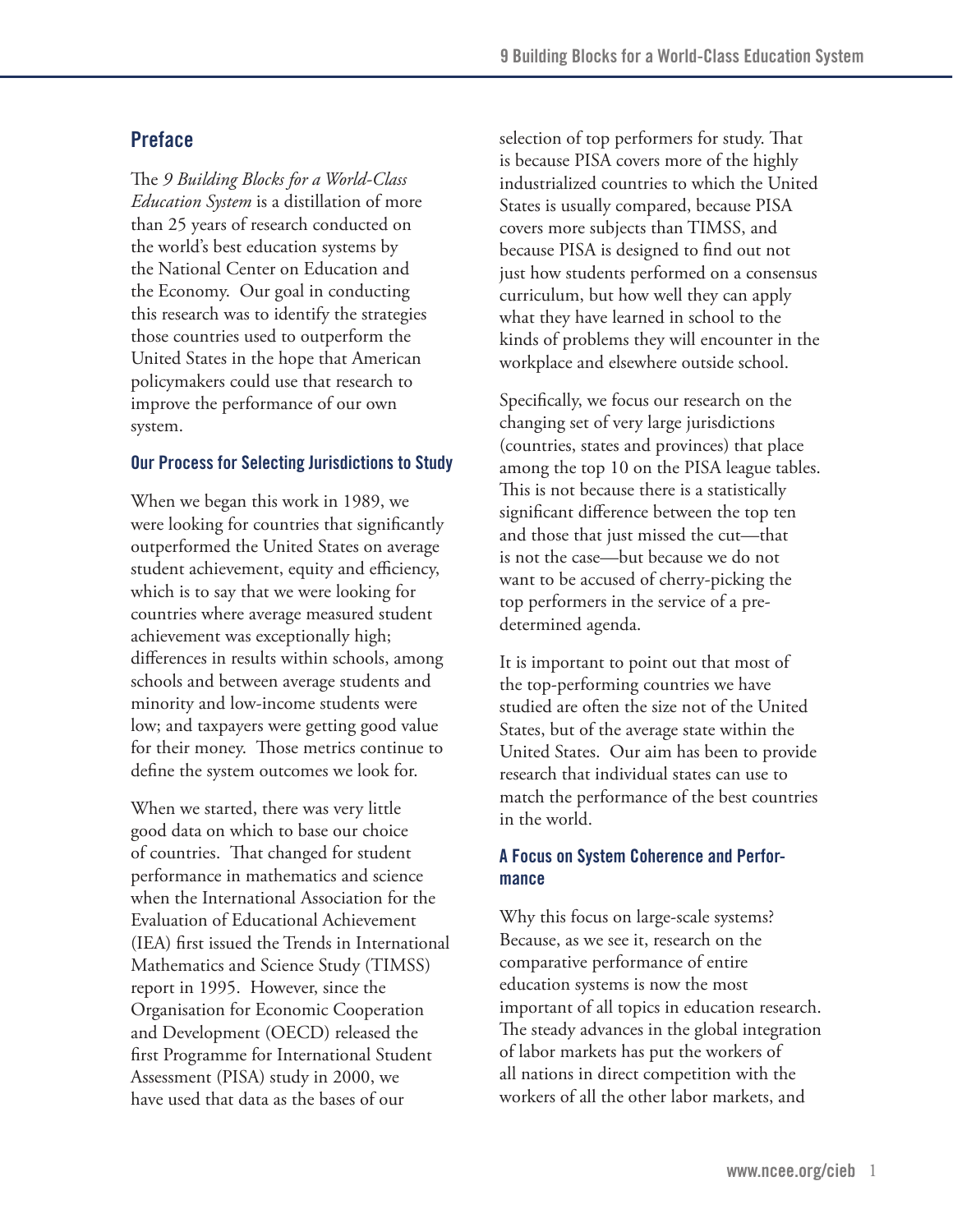advances in the automation of work have resulted in increasing competition between machines and people for the available jobs. These two forces are combining in high-wage countries to greatly reduce the available jobs for people with the kinds of skills that, for a century or more, were more than adequate to support middle class families and greatly increase the demand for workers who have the knowledge and skills characteristic of professionals. Countries that redesign their education systems to adapt to this new reality will enjoy high standards of living and sustained political stability. Those that fail to do so, especially high-wage countries like the United States, will experience steadily widening income disparities, problems competing with other countries, and growing political instability.

It is for these reasons that we have focused on the way entire education systems work. Education systems are not simply collections of independently effective parts and pieces. Effective systems, by definition, are collections of parts and pieces that work in harmony with one another, each one reinforcing and supporting the functioning of the other parts and pieces, and all of them together contributing in a positive way to the outcomes for which the system was designed.

When we look at the United States this way, what we see is almost unique in the developed world. Visitors come from every corner of the globe to see the "peaks of excellence" in U.S. schools. But they do not come to see an effective system. People with great ideas can be found here, as can many practices well worth taking home. But the brilliant ideas and highly effective programs they spawn rarely effect more than a handful of students and are often implemented

under policies and in the company of practices that do not foster their growth or even survival. So visitors do not come to the United States to learn how to build an effective education system.

This inability to develop highly effective systems at scale is in part a result of the highly fractured system of education governance in this country. Many actors who do not report to one another and who often have very different and even conflicting ideas about what ought to be done make decisions that result in often conflicting and frequently perverse incentives facing teachers, students, school administrators and others in our education system. That is not what we see when we look at the top-performing countries.

## **Our Methodology is Designed to Support Adaptation — Not Wholesale Adoption — of Policies**

Much of the research on education in the United States is intended to enable policymakers and practitioners to identify the most effective policy or practice for any given purpose in a given context or range of contexts. Users of that research are then expected to copy or replicate the policy or practice as they implement it, because, to the extent that the implemented policy or practice deviates from what was researched, the results that the user gets will not be those that the researcher observed.

That research model cannot be used to study large-scale systems, nor would it be desirable to do so even if it were possible. To establish conclusively that one form of education system produces consistently superior results for all populations of interest, according to the dominant model of education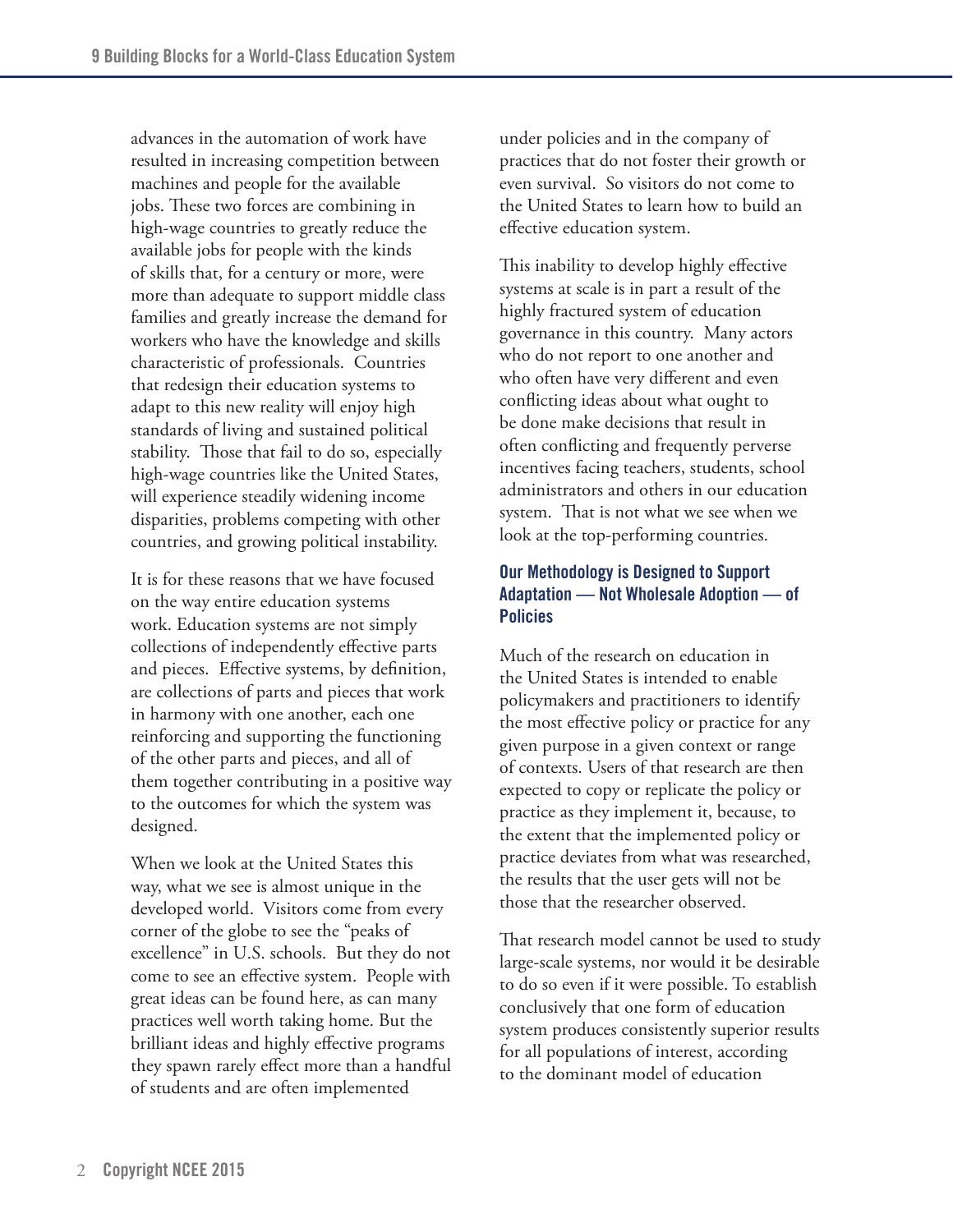research, one would have to randomly assign national systems of education to national populations. But it is patently impossible to announce one day that the population of Sweden will use the Singaporean system of education and Singaporeans will use British Columbia's system.

On a related point, one cannot take a key part of a well-functioning system, install it in a dysfunctional system, and expect it to produce the same results it produced in the well-functioning system. For example, if one were to take several common features of initial teacher preparation systems in highperforming education systems—say, greatly raising standards for admission to teachers colleges, selecting students from the top half of the distribution of high school graduates, moving the function of teacher education into the state's research universities—and implement those policies in the typical American state while doing nothing to increase the attractiveness of a career in teaching to very capable high school graduates, the only effect would be to dry up the supply of candidates for admission to teachers colleges, thereby producing a massive teacher shortage.

But there is a deeper problem here. Officials who run states and state education systems are simply not interested in copying any other system. They know their own context will be different in important ways from the systems the researchers studied. They will have their own politics to deal with. The people of their state will have their own values and aims. They will face challenges the researched country did not face.

Because leaders are not interested in copying anyone, a research model that is designed to specify a model an adopter is supposed

to copy whole hog will not work. The decision maker instead wants information that can be used to design that state's own model, drawing on the experience of a variety of top-performing jurisdictions. That involves, at its best, a creative process in which the system designer puts parts and pieces together, often coming from different systems that he or she thinks will work in harness with each other. The designer knows that the likelihood that those parts and pieces will work well together will increase if the parts and pieces are designed on common principles. Those parts and pieces will have to be compatible not just with each other, but with the culture, history and politics of the state for which the design is being made. There will be no implementation unless stakeholders from many corners of the state help shape the design. The state will come up with its own 'secret sauce' to add to the parts and pieces that were derived from the study of topperforming systems.

What I have just described is based on an approach to systems design developed by global American manufacturing companies in the late 1970s. At that time, U.S. companies were being bested by Japanese firms using methods that enabled them to produce higher-quality products at lower prices than their American competitors and do it in less time than it was taking for the American firms to bring their products to market. Doing this kind of research well requires a complex, demanding approach. They, too, were not interested in copying anyone; their aim was to create manufacturing processes that would enable them to do even better than the Japanese. To do that, they would have to fully understand what their competitors were doing and do it even better, in part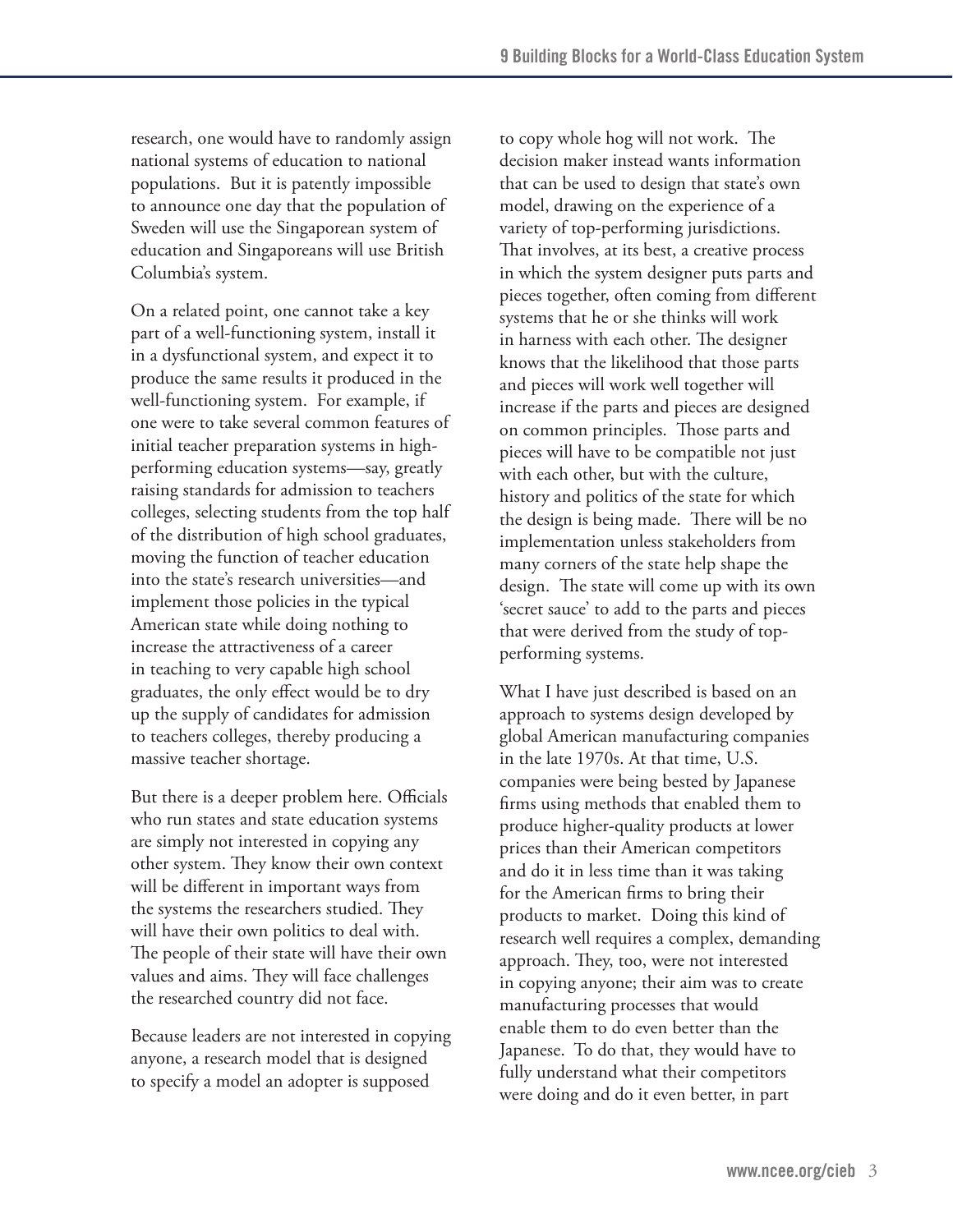by combining the best ideas of many competitors with each other and with their own ideas. The research on which the *9 Building Blocks* is based was done in this style of industrial benchmarking.

It follows that there is no country, state or province anywhere that is doing all of the *9 Building Blocks* perfectly as we describe in this document. They are a composite picture, drawn from our research to present an image of what a very high-performing system might look like if it were based on the best we have seen over the last quarter century, put together in a very coherent, internally consistent system, based on a consistent set of principles that inform all of the building blocks.

## **Why You Can Rely on Our Methods of Research and Analysis**

Though we cannot with any precision say that a specific feature of the *9 Building Blocks* accounts for this or that proportion of the high achievement, equity or efficiency of a particular system, we are very confident that any country that does a good job of implementing the composite design represented by the *9 Building Blocks* will have a high-performing system. That is because

1) the principles underlying the design can be found underlying the designs of all the top performers, irrespective of national culture, history or politics; 2) when we look at American states, the ones at the top of the National Assessment of Educational Progress (NAEP) league tables look more like this composite picture than states that are not at the top of those league tables; 3) on the whole, the jurisdictions at the top of the PISA league tables have policies and practices more like those

in the *9 Building Blocks* composite than American states, which typically perform at substantially lower levels; 4) countries that were not among the top performers that then joined their ranks are countries that have adopted policies and practices in the *9 Building Blocks* along the way; and 5) countries that were once among the PISA top performers, but subsequently dropped out of those ranks, are typically countries that have dropped policies and practices that are covered in the *9 Building Blocks* or introduced other policies that conflict with them. It is true that correlation is not causation, but when you put all these facts together, they constitute, we think, a strong argument for using the *9 Building Blocks* as a framework for state education reform.

It is important to observe that the *9 Building Blocks* rest not just on the industrial benchmarking methodology described above, but also on a close reading of the data that OECD has gathered using the data from the full PISA survey. This is all correlational data, but it is very powerful. We know from it, for example, that there is no correlation between national expenditures on instructional technology and student performance; or between class size and student performance, except for students in the early grades. We know that schools in the United States do a much poorer job of enabling poor and minority students to move up the social and economic ladder than schools in most other industrialized countries. This kind of data and the analysis that goes with it is invaluable, because it both points to issues that need attention and calls into question the validity of long-held beliefs.

But correlational data of this sort cannot tell the policymaker or practitioner what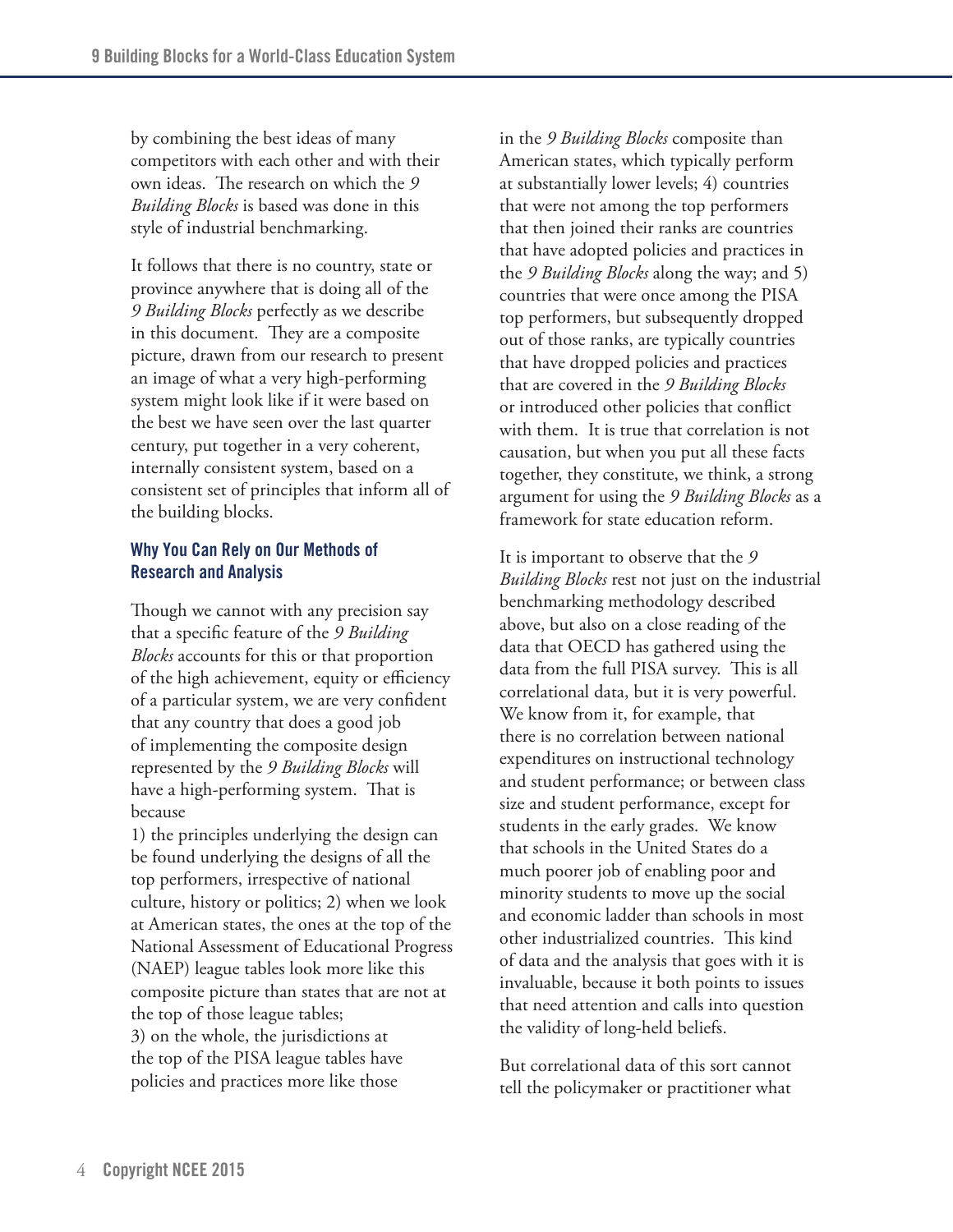educational aims the leaders of a country had, what policies it formed to achieve them, what challenges presented themselves when they tried to implement those policies, how they responded when new problems and new opportunities arose and so on. A good deal of our research focuses on points like these, points that we think are essential for policymakers to understand and learn from to develop their own reform strategies. Over the years, we have gotten ever better at formulating such questions and getting good answers to them, just as the industrial benchmarkers did when American manufacturing firms were attacked.

#### **What's at Stake**

The long-term results from the NAEP show no change at all in the scores of American high school students since the survey began

more than 40 years ago. In the meantime, nearly 30 countries have overtaken the United States in achievement and equity, many by wide margins, even though the United States spends more per student than all but a handful of other industrialized countries.

Our states will either choose to learn from the countries, states and provinces that are far ahead on the global stage, or watch their citizens struggle ever harder to make ends meet and face the growing political instability that will inevitably follow as we fail to give our workers the skills they need to be competitive. We offer this analysis of the strategies used by the top performers in the hope that it will be useful to the states that choose to meet the challenges presented by a greatly changed global economy and swiftly evolving digital technologies.

*Marc Tucker*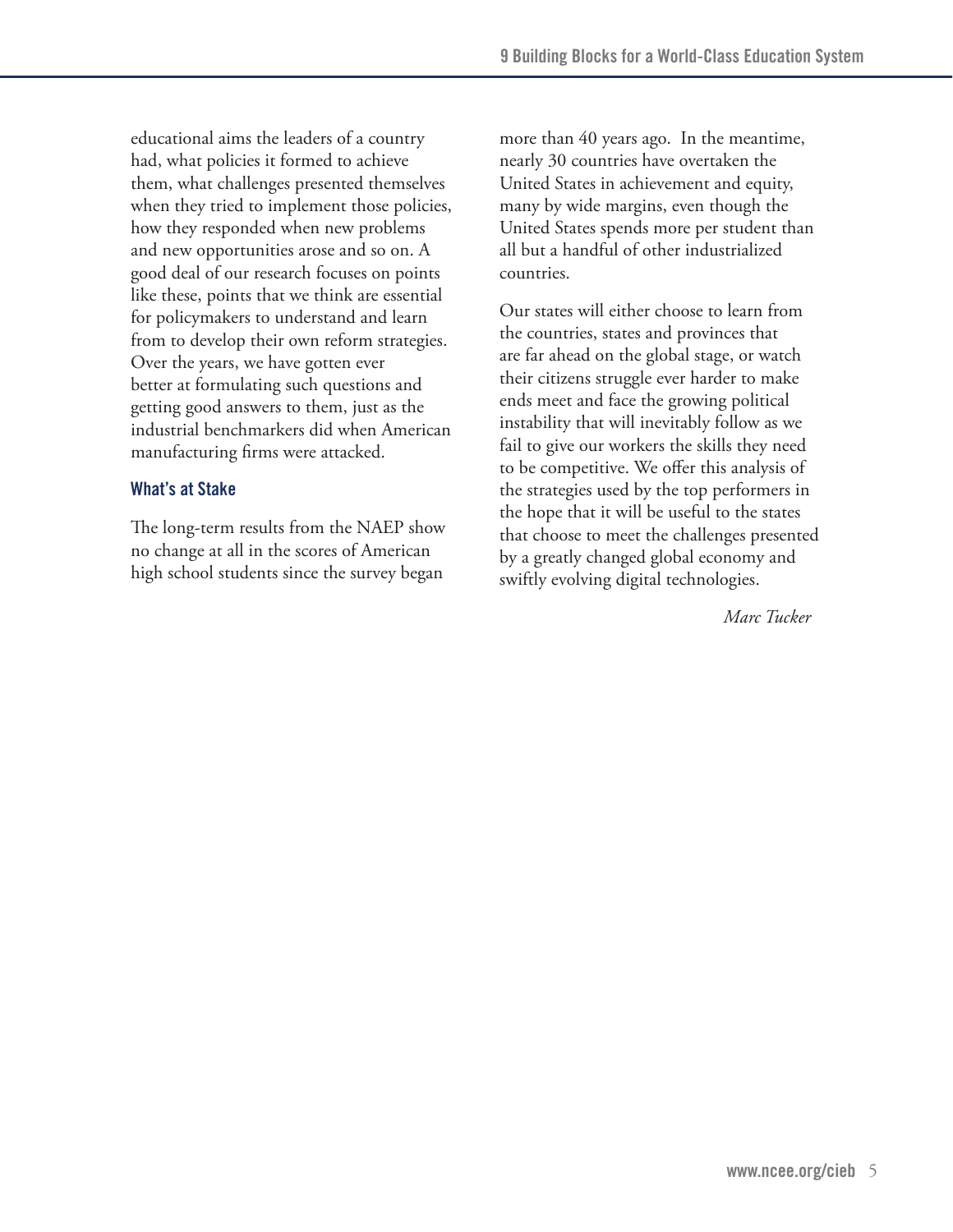# **9 Building Blocks for a World-Class Education System**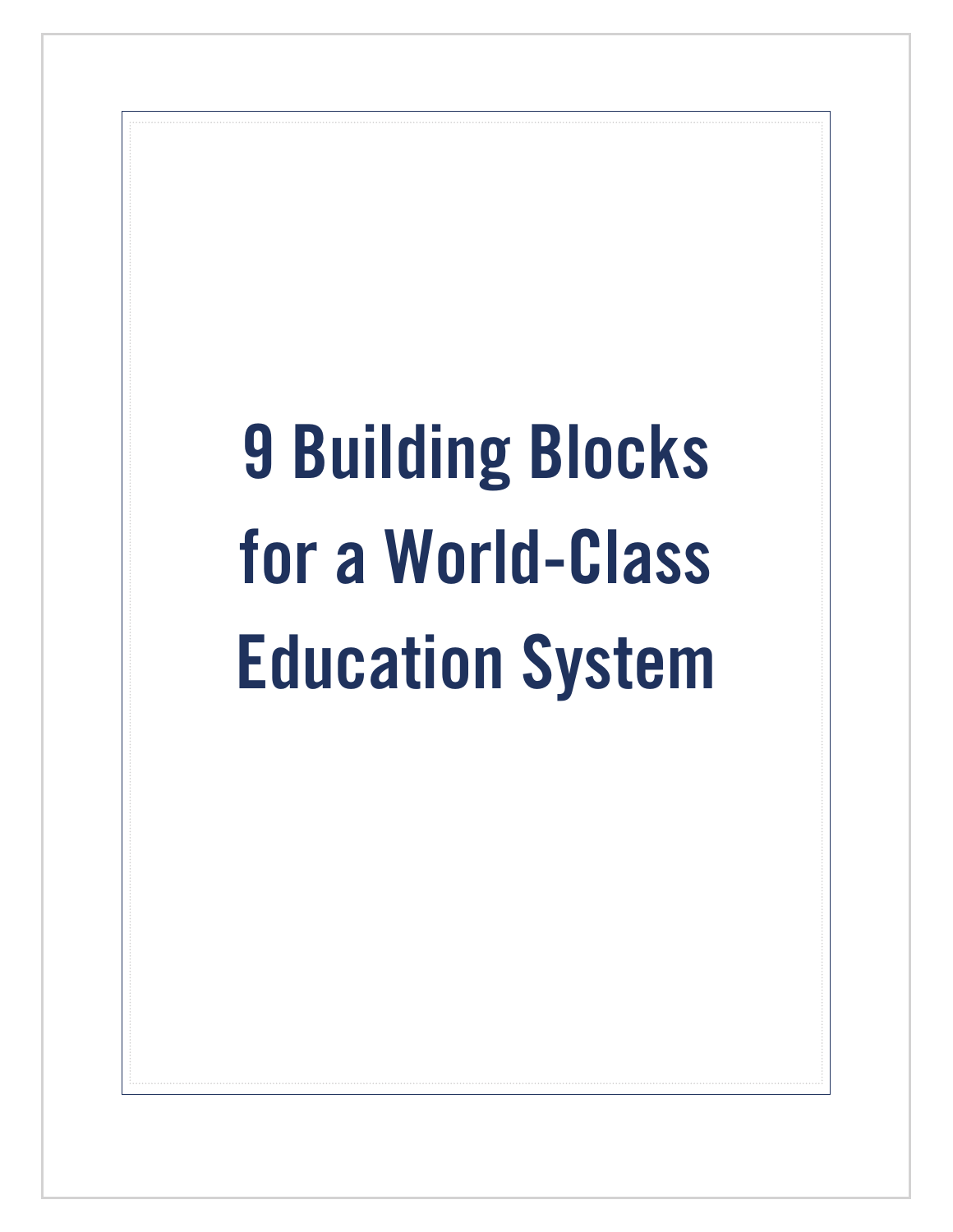# **1. Provide strong supports for children and their families before students arrive at school**

- Countries in which young children who come to school healthy, eager to learn and ready to profit from the instruction tend to be countries in which those children do well in school.
- Most strong performers have extensive government supports for prenatal care, mother and child nutrition, universal health care, high-quality childcare for working mothers, high-quality preschools and family allowances for families with young children. Countries with higher proportions of women in the paid workforce tend to have the strongest government supports for families with young children.

## **2. Provide more resources for at-risk students than for others**

- • Top-performing countries have made explicit decisions to create systems in which all students are educated to standards formerly reserved only for their elites.
- Policymakers in these countries know that if less-advantaged students are going to achieve at league-leading levels they will have to have access to more resources than students who come to school with greater advantages.
- Most of the top-performing countries provide more teachers to harder-

to-educate students. Some are even providing strong incentives to their best teachers to work in classes and schools serving students from lowincome and minority families.

# **3. Develop world-class, highly coherent instructional systems**

- Top-performing systems typically have well-developed, highly coherent and very demanding instructional systems for all students that incorporate student performance standards, curriculum and assessments, as well as the use of instructional methods appropriate to the goals and standards of instruction.
- Top-performing countries are constantly benchmarking their standards, curricula and assessments to other leading countries.
- The standards might be expressed as stand-alone statements about what students should know and be able to do or might be incorporated in syllabi for courses, which would include all the courses in the core curriculum as well as the native language, (almost always) English, sometimes other foreign languages, mathematics, the sciences, technology, their own history, world history, often geography, music and the arts, and physical education.
- In top-performing countries, the standards for these courses typically emphasize the acquisition of
	- A wide range of complex knowledge,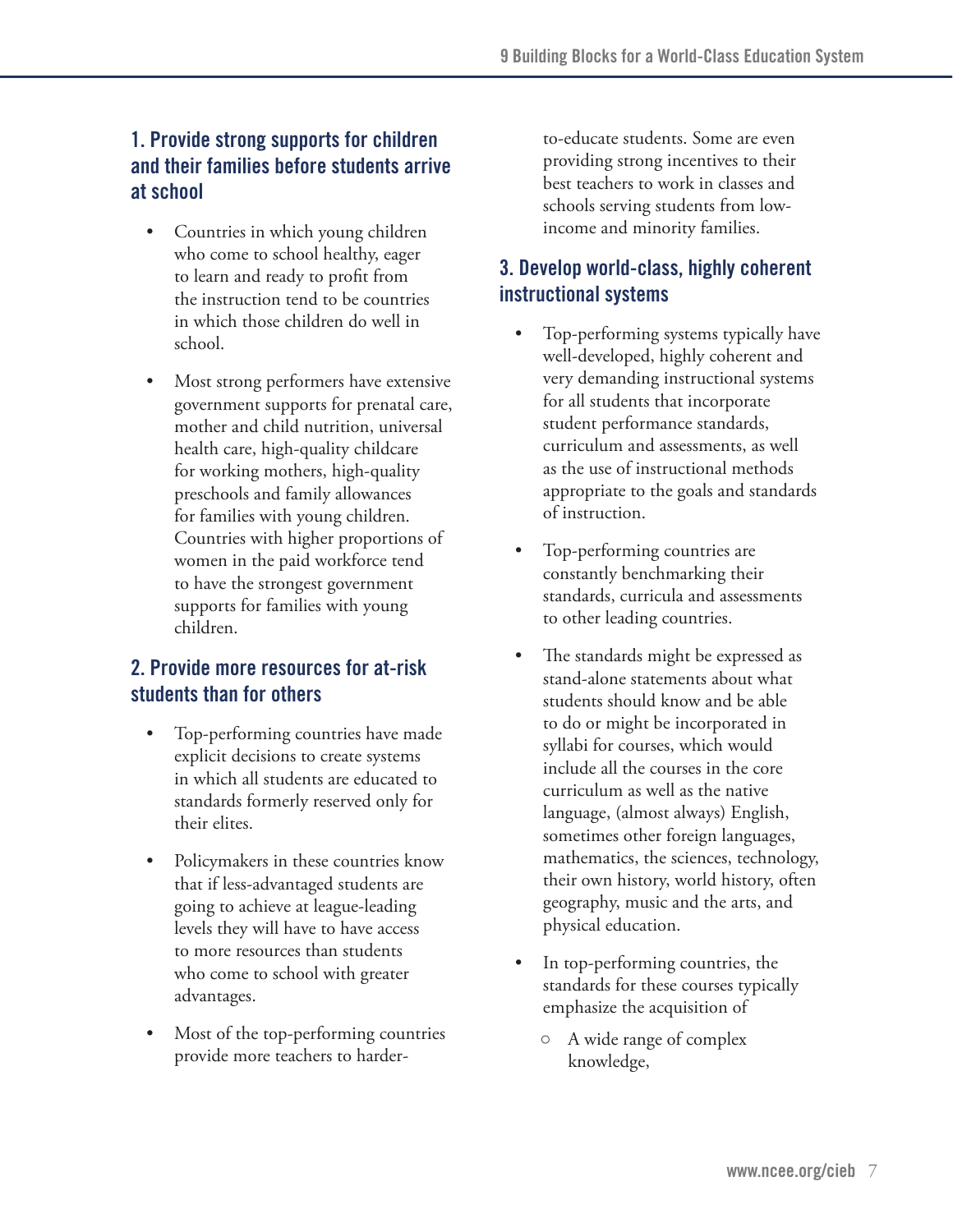- Deep conceptual understanding of the subjects studied,
- The ability to write well,
- The ability to synthesize material from many disciplines to address real-world problems, and
- Strong analytical capacity and creative and innovative capacity.
- Ministry officials develop strong curriculum frameworks designed to specify in some detail what topics are to be taught at which grade levels, subject-by-subject and gradeby-grade.
- Though schools are expected to create their own lesson plans, the state provides extensive guidance and curriculum support for teachers. Textbooks follow that guidance closely.
- • Top-performing systems typically develop one to three summative assessments to be taken by students over the whole course of their school career, taken by all students. These are usually in the form of examinations requiring students to respond with essays, or, in the case of mathematics, by showing how they went about solving multi-step problems.
- No top-performing country relies primarily on computer-scored, multiple-choice tests because they do not believe such tests can adequately test for acquisition of the high-level cognitive skills they are aiming for.
- Summative assessments are typically used to hold students, not teachers, accountable for their performance; the

options available to students as they proceed with their education or enter the workplace are significantly affected by their performance on these exams.

- Scores by school are widely published.
- The content of the entire examination is typically made public after the exam is given. Also, examples of high-scoring student work are made public in order to provide guidance to teachers and students in the future as to what kind of student work will win high scores.
- In some countries, low scores for schools result in visits from expert principals and teachers who develop recommendations to improve the performance of the school.

# **4. Create clear gateways for students through the system, set to global standards, with no dead ends**

- Instead of issuing a high school diploma—essentially a certificate of attendance—top-performing countries issue qualifications showing what high school courses the holder has taken and the grades earned in those courses.
- Because the state has specified the content of the courses and because the exams are developed and administered by the state, not the school or district, everyone knows just what the student has accomplished.
- Students are highly motivated to take the necessary courses and do well in them, whether they want to be a brain surgeon or an auto mechanic.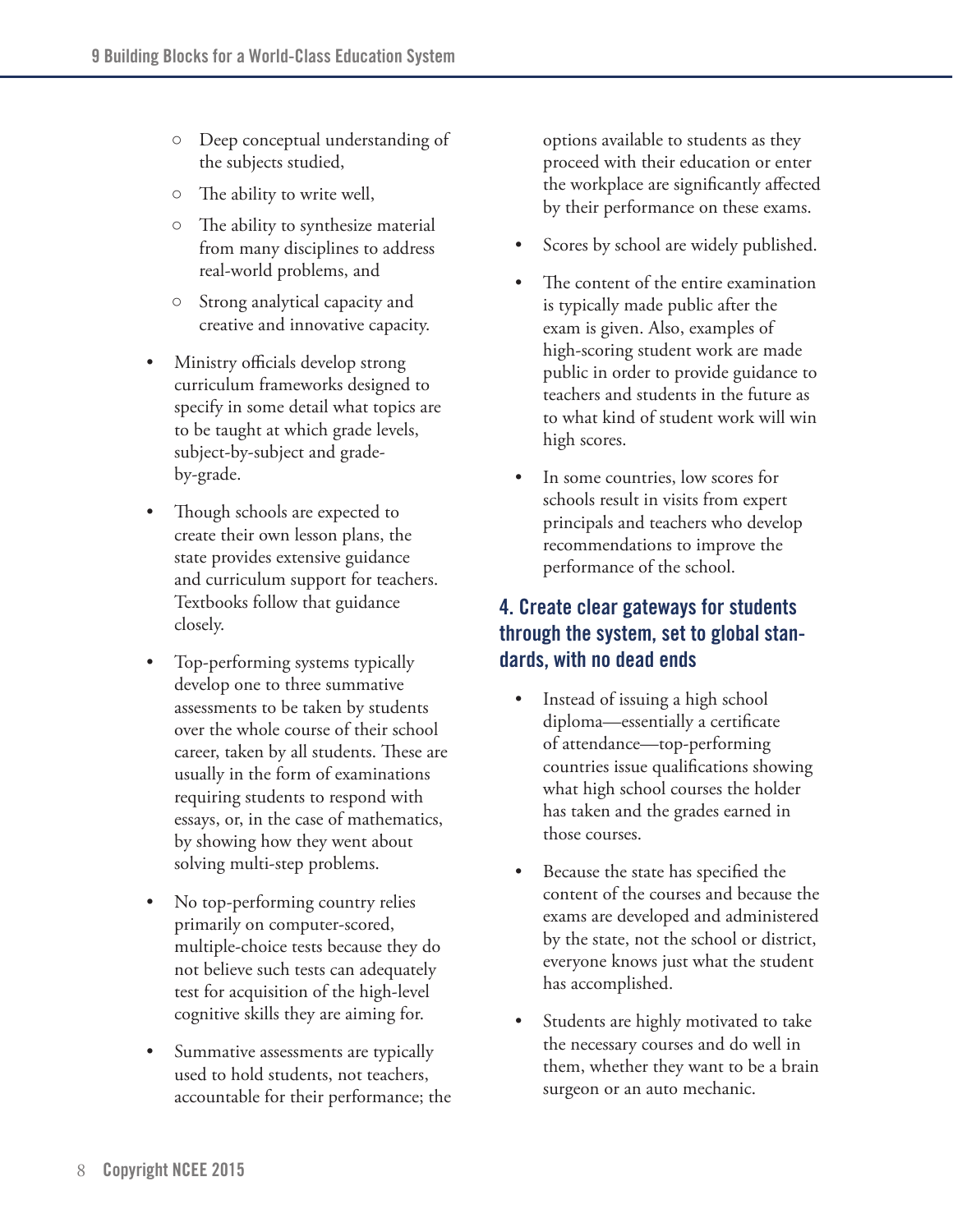- Countries with well-developed qualifications systems have arranged them into pathways such that an individual can always go back later and pick up a qualification that he or she missed earlier.
- Successful systems have no dead ends; all paths can be linked up to others so that students can always go further in their education without having to start at the beginning.
- The qualification students receive at the end of a course of study is their ticket of admission to the next stage of their education.

# **5. Assure an abundant supply of highly qualified teachers**

- The top-performing countries believe it will be impossible to deliver to all their students the kind and quality of education formerly reserved for their elites unless they are able to put a very highly qualified teacher in front of all their students.
- Top-performing countries recruit their teachers from the top ranks of high school graduating classes, most in the top third to top quarter, or, in some cases, the top five percent.
- Admissions screens are rigorous and comprehensive and take into account:
	- Academic qualifications (class rank, grades, scores on admissions exams)
	- Ability to relate well to students (sometimes through observation)

○ Passion for teaching (through interviews with expert educators)

The ratio of applicants to acceptances for entrance into teacher education institutions can be as high as 10 to one.

- A growing number of countries are limiting access to approved programs of teacher education to those offered only by their research institutions.
- Top performers develop very rigorous requirements for mastery of the subject matter the prospective teacher will teach.
- At least a year is given over to mastery of the craft of teaching, either during teacher preparation or the first year of employment as a new teacher serves as an apprentice of a Master Teacher.
- The top-performing systems do not allow, much less encourage, "alternative routes" into teaching that bypass these rigorous requirements.
- Teachers in preparation programs are. required to study research methods, enabling them to determine the effectiveness of their own work developing and implementing improved curriculum, instruction and assessment in their schools.
- Instruction for these prospective teachers is emphasized in both diagnosis and prescription as a key part of the teacher preparation curriculum to identify why students are not learning and developing strategies to address the causes.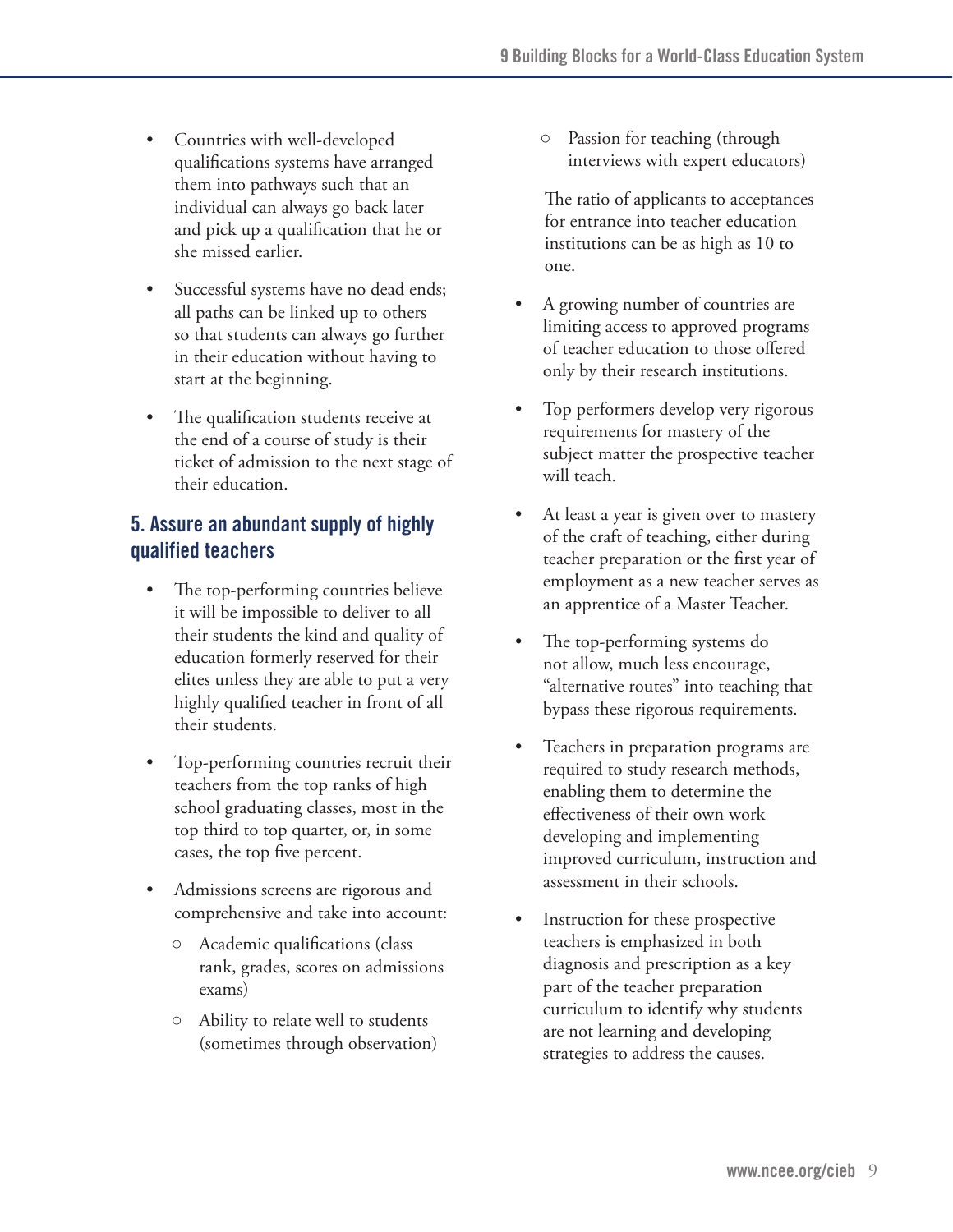- Top performers monitor demand for teachers and control supply to assure the efficient provision of first rate teachers in all needed areas.
- Beginning teacher compensation is set to make teaching competitive with high status professionals.
- Very aggressive career ladders are created that increase compensation, responsibility, authority and autonomy, and higher status as teachers progress through their careers.

# **6. Redesign schools to be places in which teachers will be treated as professionals, with incentives and support to continuously improve their professional practice and the performance of their students**

- Improving the competence of currently serving teachers is a priority as depending solely on newly trained teachers results in delayed improvement.
- Career ladders are created that develop the skills of the current teacher workforce and establish a culture and organization that provides strong incentives for teachers to get better and better at the work and supports continuous improvement of the school as a whole.
- The career ladders have multiple levels, each level of which is broken down into several steps. All except those at the top of the career ladders have teacher mentors.
- Teachers at the upper levels of the teacher career ladder:
	- Serve as mentors to new teachers and others lower on the ladder
	- Identify areas in which the curriculum and instruction methods need to be improved
	- Lead teams in the process of researching and then developing improved curriculum, lessons, materials and formative assessment techniques.
- Teachers constantly observe each other's teaching; demonstrate new lessons to their colleagues; critique these lessons; revise them; and implement them once they have demonstrated their worth.
- Teachers meet regularly by grade and by subject to participate in all these processes. The research, development, trial, revision and evaluation process is very disciplined and highly collegial.
- Professional development is an integral part, indeed a result, of how the work of the school gets done. There is wide access to workshops for professional teachers, but this is not a workshop model of professional development.
- The integrity of the whole system depends on the creation of powerful career ladders, which in effect define what it means to have a career in teaching and create an environment in which teachers come to be treated as leaders and as professionals.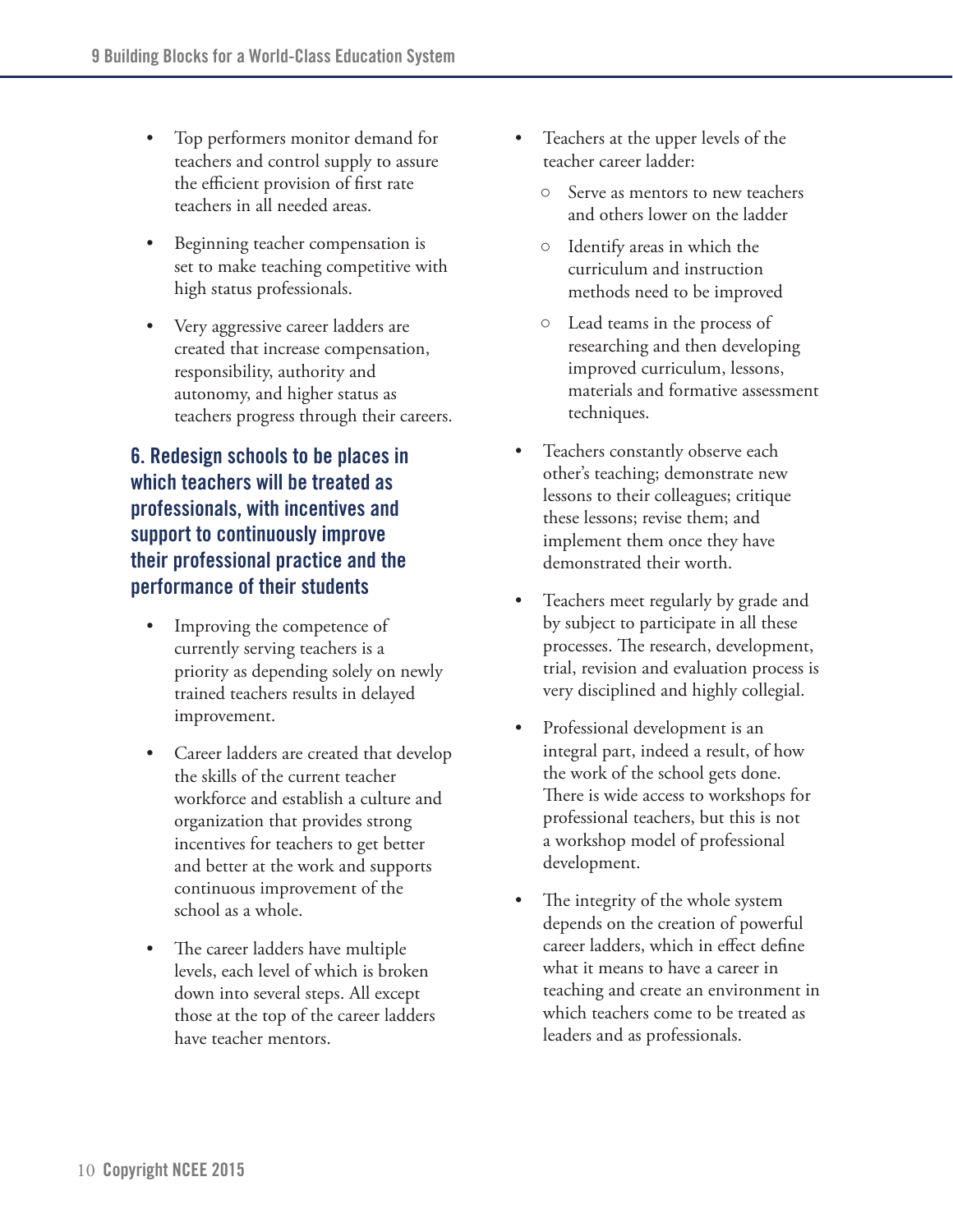- Staffing ratios are similar to those in other countries, but class sizes tend to be larger in the top performers, which makes time—typically 40 percent of the school day—available to teachers to work with one another in teams to design and implement interventions intended to improve the performance of their school and students.
- Teachers use teaching methods that require large class sizes to develop students' deep understanding of the subject they are studying.
- Staffing ratios are modestly higher in schools serving students from disadvantaged backgrounds and slightly lower in schools serving others.

# **7. Create an effective system of career and technical education and training**

- Healthy, competitive economies that support broadly shared prosperity depend upon an effective system of vocational education and training (VET).
- VET systems risk collapse when enrollment is below 40 percent of all students. Below that point, it is increasingly likely that the VET system will be viewed as a system of last resort for students who have no other option.
- • Successful VET systems have no dead ends; they offer viable routes for students enrolled in VET programs to acquire the additional education and training they will need to work in the professions and in senior management if that is what they aspire to.
- Quality training is offered that embeds modern technical skills on state-of-the-art equipment at the hands of teachers and mentors who are deeply versed in the most up-todate equipment and practices.
- VET students study in settings that have all the attributes of real industry settings, or are offered an opportunity to study in real industrial settings, or both. Students receive a training wage that is increased as their value to their employer increases but is set at a level that makes it attractive for employers to offer apprenticeships.
- Skill standards reflect the state-ofthe-art in the industries being trained for and a high level of investment in the education and training of the students.
- The demand of industry for skilled workers in the industries served by the system is matched with the supply being produced.
- Industry is encouraged to involve itself in the provision of the up-todate equipment and training staff needed to make the system work; the slots availalbe to train students are sufficient to provide apprenticeships to all who need and want them.
- There are standards that employers must meet to offer apprenticeships that guarantee that students will receive the education and training needed to meet agreed industry standards; industry associations provide those services that individual firms cannot.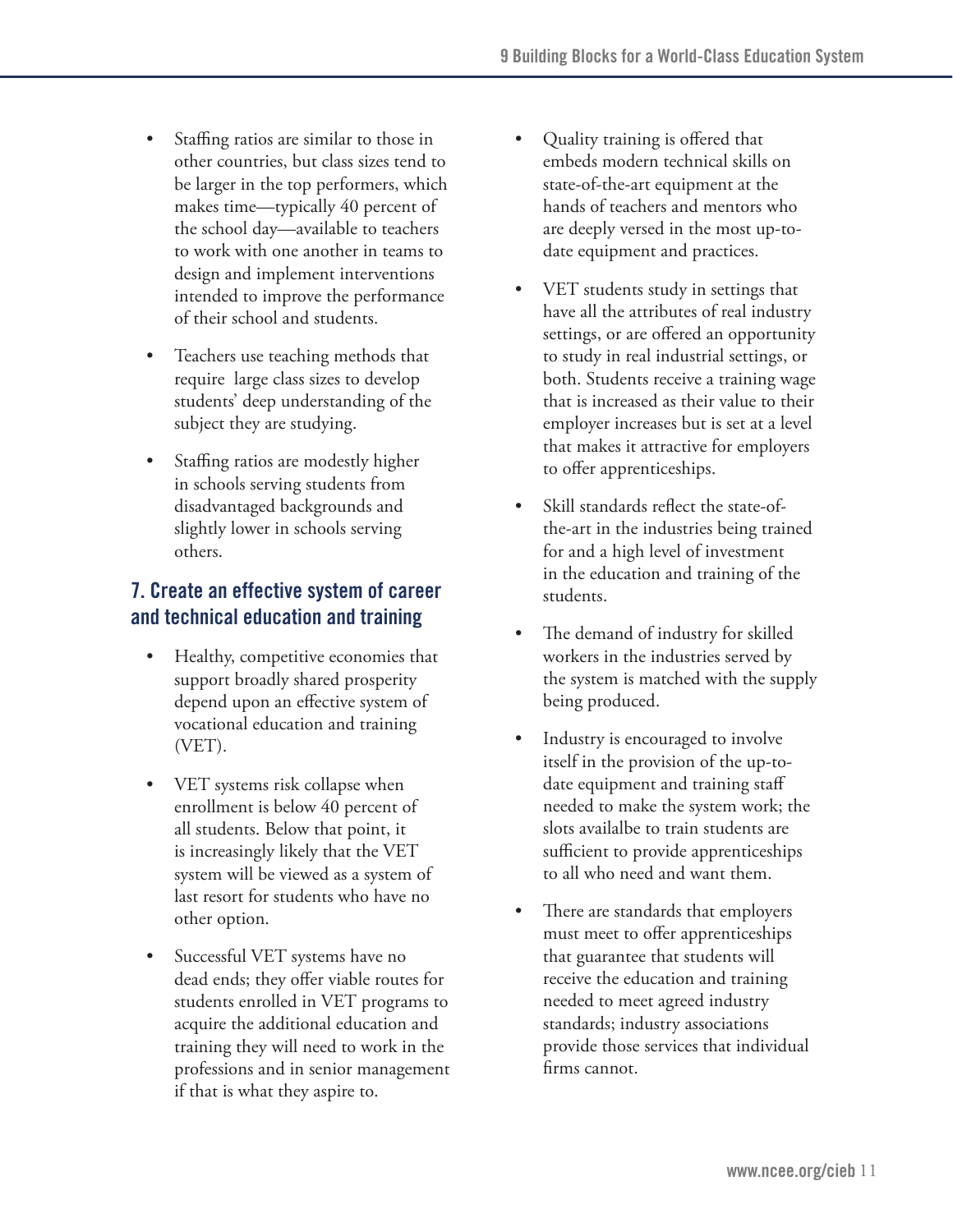# **8. Create a leadership development system that develops leaders at all levels to manage such systems effectively**

- Successful systems identify and develop leaders who can
	- Get broad agreement on demanding goals for both the students and the staff,
	- Create and successfully implement effective strategies for achieving those goals,
	- Recruit a highly capable staff, and
	- Organize and manage the school in a way that is designed to incentivize that staff to get better and better at the work and to provide the resources they need to do that, and
	- Create a culture in the school founded on the belief that all students can achieve at high levels of performance, whatever it takes.
- Successful systems seek out and develop school leaders with a combination of strategic skills, self-knowledge, patience, drive, management skill, ethical roots, moral qualities and a strong command of what is known world-wide about managing professionals for high performance.
- Top-performing systems typically:
	- Limit access to the principalship to people who have proven themselves highly effective teachers;
	- Work hard to build a deep pool of candidates for principal positions by grooming capable teachers who appear to have strong leadership

potential; they groom them for the principal positions by offering them a succession of progressively demanding opportunities to lead teacher teams in the school;

- Train principals entirely on the job or in a combination of formal training and on-the-job training, but the training always involves a clinical experience and mentoring by a successful school leader;
- Provide new school principals with access to a group of experienced peers and mentors who support them in their career growth, guide them toward professional learning opportunities aligned to their aspirations, and help them realize their personal goals and goals for the growth of their students;
- Provide strong incentives for especially effective principals to take responsibility for mentoring less successful principals; in some cases, the most successful principals are asked to take responsibility for providing guidance to the principals of more than one low-performing school; and
- Provide principals with opportunities to regularly visit other schools in their district, state or province, and even abroad, in order to learn about successful practices in those schools, districts and countries and adapt their own leadership practice accordingly. This practice is intended to keep leaders learning continuously and to promote a benchmarking culture.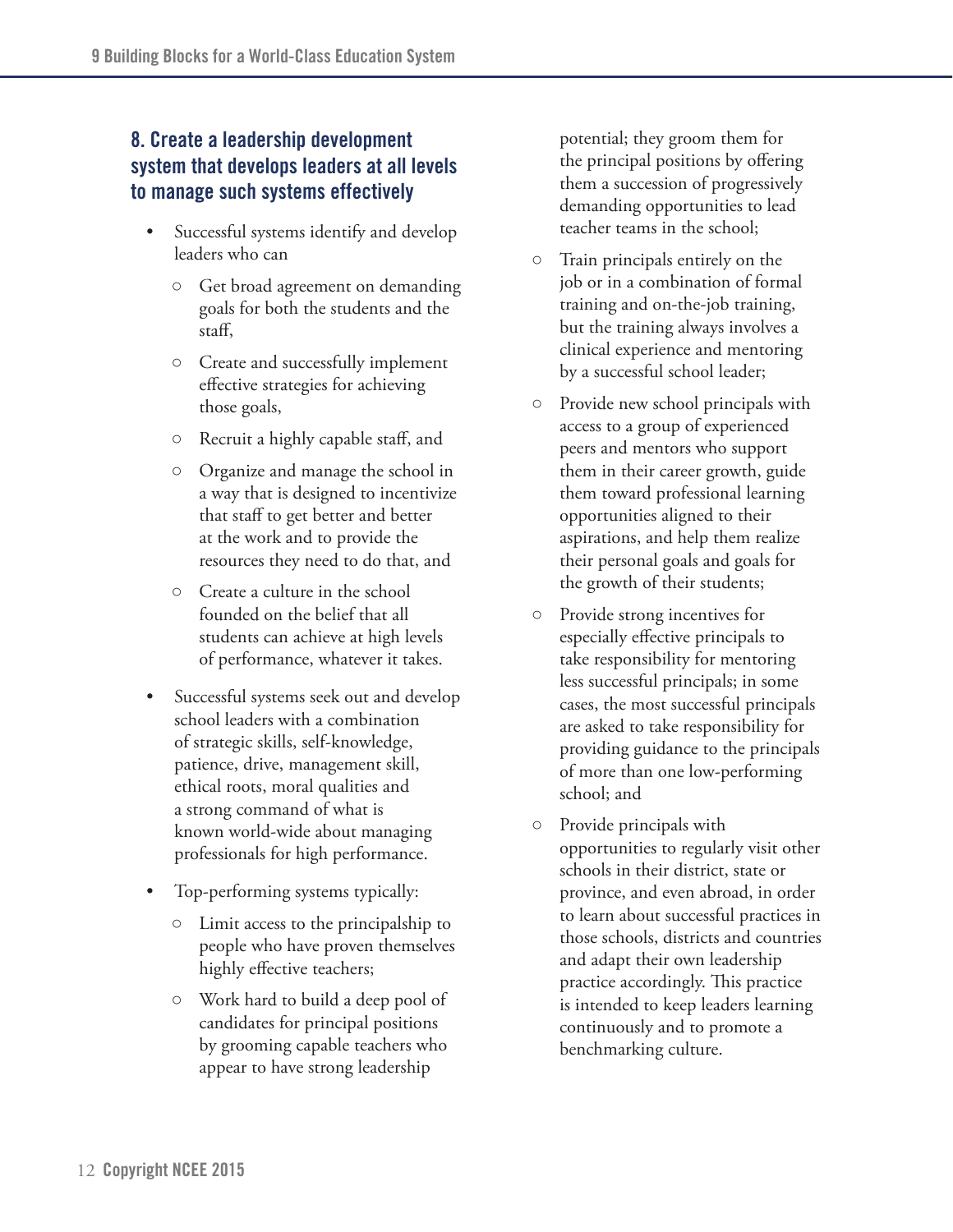# **9. Institute a governance system that has the authority and legitimacy to develop coherent, powerful policies and is capable of implementing them at scale**

- To develop a modern, highperformance education system with high and internationally competitive levels of student performance and high levels of equity at reasonable cost depends on having an institution comparable to a typical ministry of education in a high-performing country.
- In top-performing systems, either at the state or national level, there is a place where the buck stops that has responsibility for all policymaking or management functions directly related to education and can be held accountable for the design and functioning of the system as a whole.
- In effective systems, education professionals in the ministry are responsible for planning and proposing policies that can then be debated by the responsible elected officials, and are then responsible for carrying out the decisions their legislatures make.